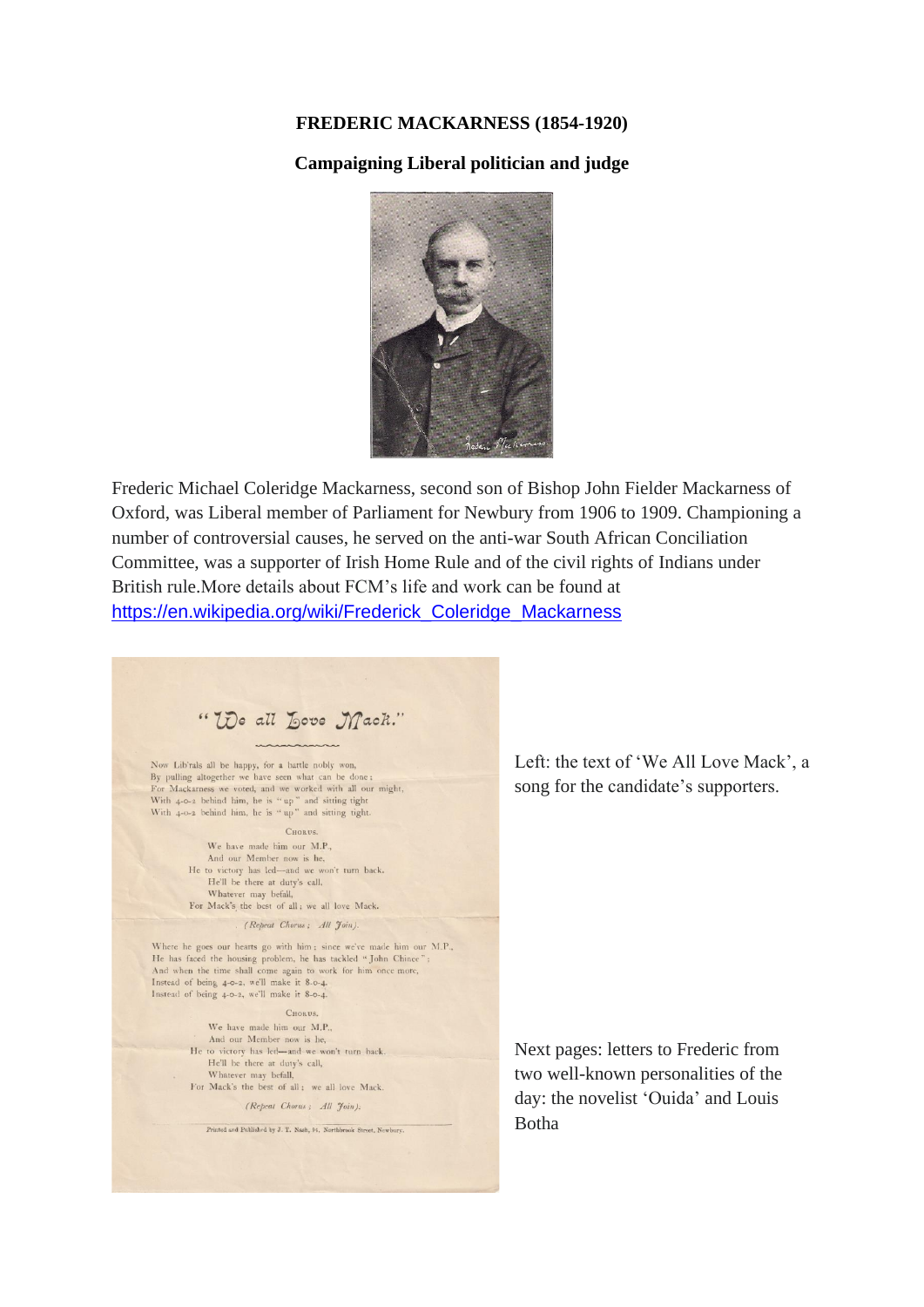## **Letter from Ouida to Frederic Mackarness**

This letter, undated and written in purple ink, was sent to Frederic by 'Ouida' (pen name of novelist Maria Louise Ramé 1839-1908)**.** She was living in Italy, FM in London. References to the South Africa Conciliation Committee, on which FM served, and to Queen Victoria, suggest the letter was written around 1900.

*6 March*

*Dear Sir –*

*I did not mean my writing to the newspapers. These few who are not sold to the financiers are too timid to say anything worth saying. I thought yr. Committee might publish something. If I may say so without offence yr. Literature Committee is not strong; & I cannot imagine why it is entirely feminine.*

*Surely 'Conciliation' is no longer to be dreamed of; who can reconcile the tiger & the dog? What Joe Chamberlain has always intended is to steal the Orange State & Transvaal for some of their riches; and the general moral obliquity of the nation, from the Queen downward through all classes, makes this act not only permitted but applauded.*

*This is the kind of thing which needs to be said. Allow me to ask you if you be a grandson of my unforgotten friend dear old Planché?\**

*Allow me to remain faithfully yours*

## *Ouida*

\* 'dear old Planché' – presumably either Matilda Ann Mackarness née Planché 1825-1881, a famous children's author and wife of Frederic's uncle Henry Smith Mackarness, or Matilda's father James, 1796-1880. Neither was Frederic's blood relative.

Images of the envelope, and part of the letter, are below.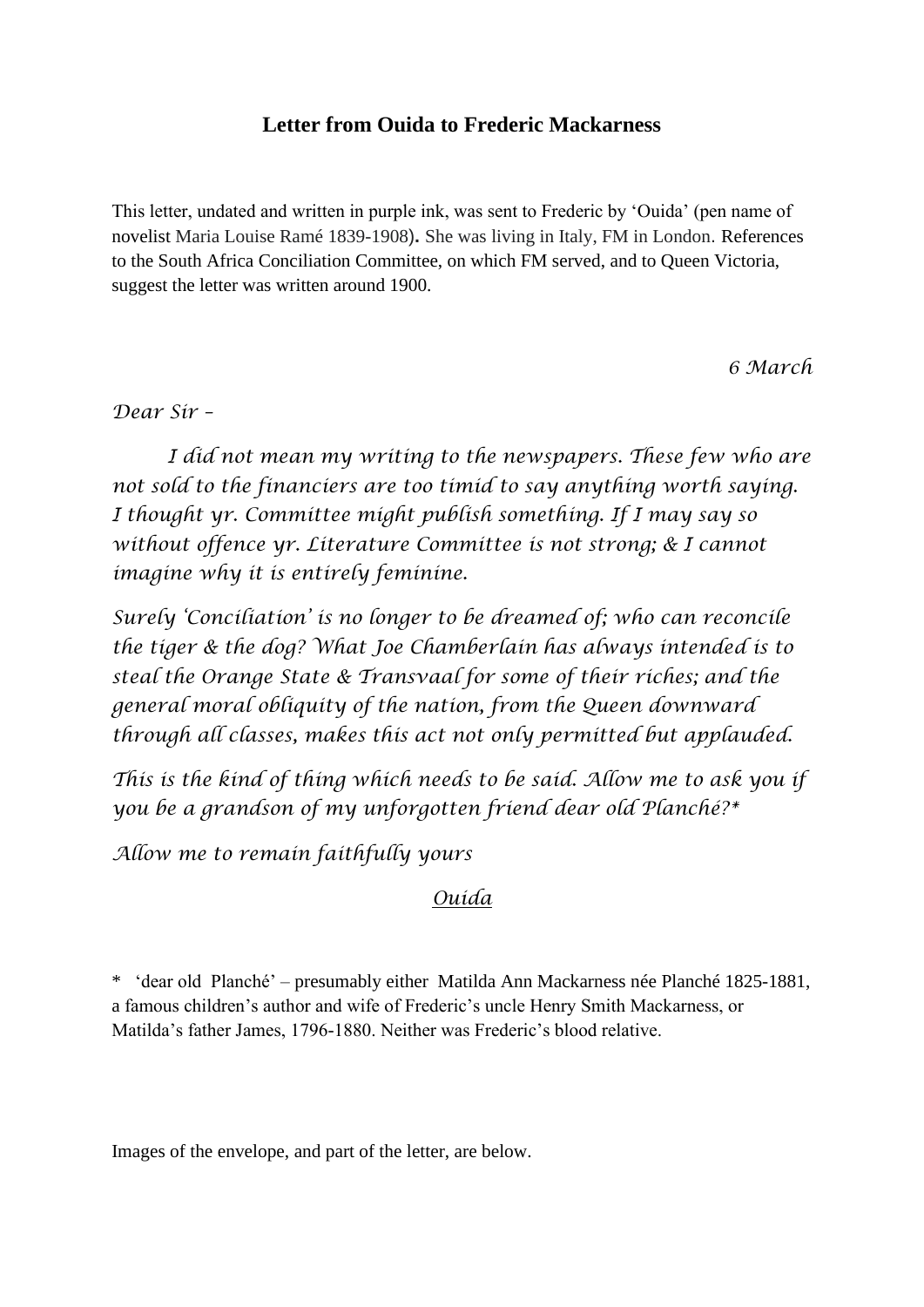bellarch. Rear Ser -I die not mears  $n_{y}$ writing to the News papers. There a Jeu the cere MR: sold Jenainciers Inghilton 200 Valbat Darene Ariendel St. Seramd